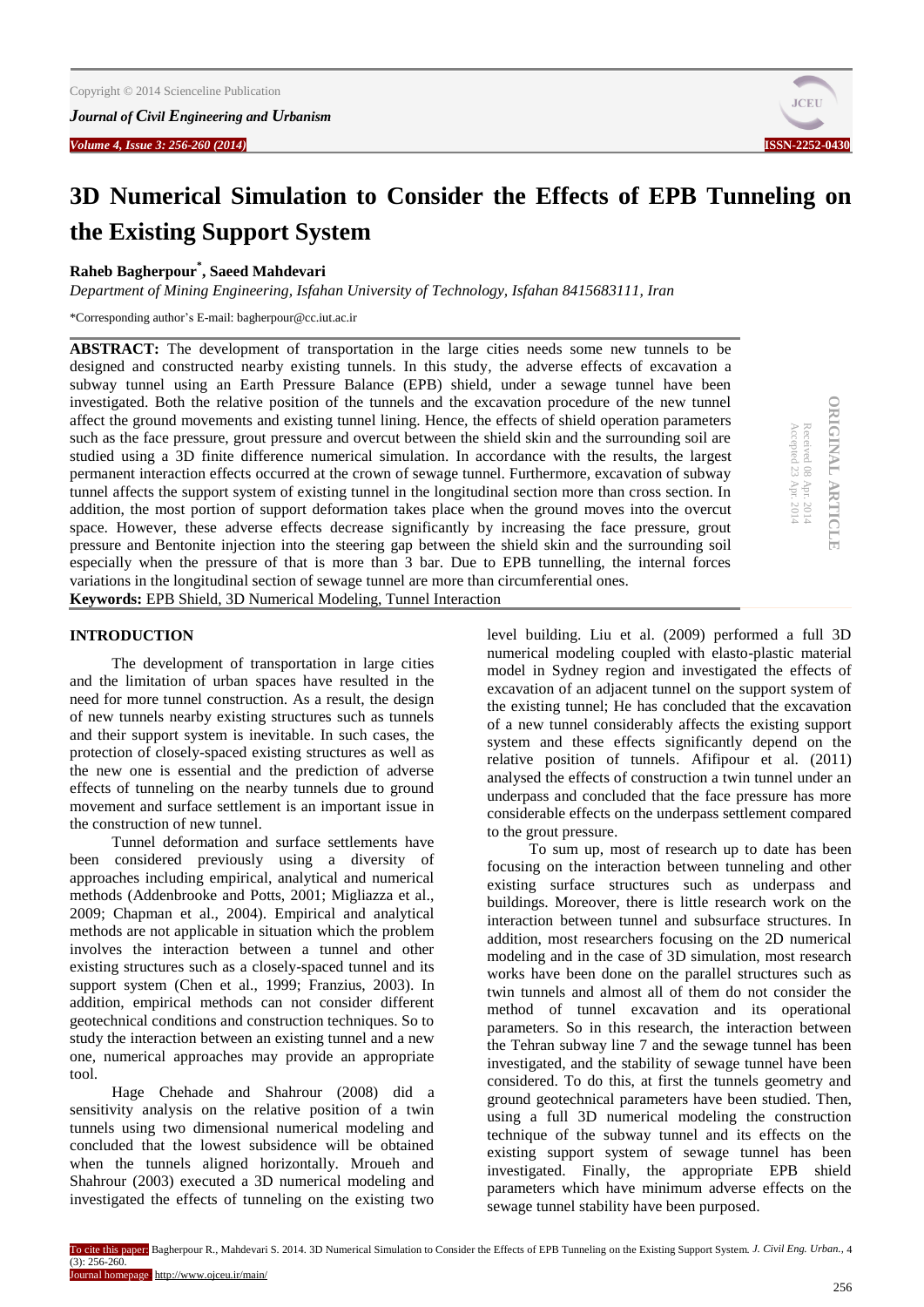## **MATERIAL AND METHODS**

#### **Geometry and Geology**

The Tehran subway line 7 is an East - West line and starts from the city of Amir Almomenin and terminates at the junction of Navab Highway and Gazvin Road. The tunnel length is 12 Km and will be bored using an EPB shield, with a diameter of 9.16 meters. One of the essential challenges against the construction of the subway line is crossing of this tunnel beneath the main sewage tunnel and because of the importance of sewage

tunnel stability, the operational EPB parameters are investigated in this study.

The sewage tunnel has an egg section with a height of 3.7 meters, width of 3 meters and 11 meters of overburden (Figure 1a). The distance between the crown of the sewage tunnel and the bottom of subway tunnel is approximately 2 meters. The support which is installed in the sewage tunnel consist of three bar lattice girder embedded in 20 cm shotcrete and 30 cm reinforced concrete (Figure 1b) so the final width and height of sewage tunnel will be 2 and 2.7 meters respectively (Figure 1c).



a) Position of two tunnel in the cross -section



**Figure 1.** Geometry and position of sewage tunnel

According to the geological investigation and Unified Soil Classification system, there are six geological units along the subway line route, and the intersection of the subway and sewage tunnel lies in the unit 2. The geotechnical parameters of this geological unit which are calculated through in situ and laboratory tests and data processing are presented in Table 1. More than 65 percent of subway line route is below the ground water level. However, the intersection of sewage and subway tunnel is above the water level.

| <b>Table 1.</b> Geotechnical parameters of the geological unit 2 |                     |                                                    |                         |                                      |  |  |  |  |
|------------------------------------------------------------------|---------------------|----------------------------------------------------|-------------------------|--------------------------------------|--|--|--|--|
| <b>Page</b>                                                      | Cohesion $(kg/cm2)$ | <b>Elastic</b><br>modulus<br>(kg/cm <sup>2</sup> ) | <b>Poisson</b><br>ratio | Dry density<br>(kg/cm <sup>2</sup> ) |  |  |  |  |

0.18 0.15 750 0.3 1840

#### **Numerical producer**

Because of essential consideration of complex aspects such as application of the face pressure, interaction between the shield and ground, installation of the lining rings, grouting of the annular space and simulation of the overcut, Numerical simulation of a tunnel which is excavated by an EPB shield is a hard task.

## **Problem layout and boundary condition**

The numerical method used in this study for simulation is finite difference and the model developed for the analysis is shown in Figure 2a. The width and length of the model is 96 meters and the model height is 44.2 meters which are sufficient to minimize the boundary effects. The measurement points on the sewage tunnel which are used for succeeding result processing are shown in Figure 2b.



**Figure 2.** Finite difference model and cross section to measurement

To release the required thrust for shield movement, usually the tunnel is excavated larger than design plan which is called "overcut". Because of the shield weight the overcut around the shield is asymmetric so that the gap amount at the top portion of the shield is larger than the bottom. Most numerical analysis up to now have been done in a symmetric mode so a similar gap value is considered around the shield (Ramoni and Anagnostou, 2010). But in this study according to Loganathan et al. (1999) recommendation the ratio between the gap value at the top and bottom of the shield is considered 3:1 (top: bottom).

In this research, the traditional method of estimating ground loss is redefined based on the "gap parameter" introduced by Rowe and Kack (1983), and it is called equivalent ground loss. The support characteristics applied in the numerical simulation are presented in Table  $\mathcal{D}$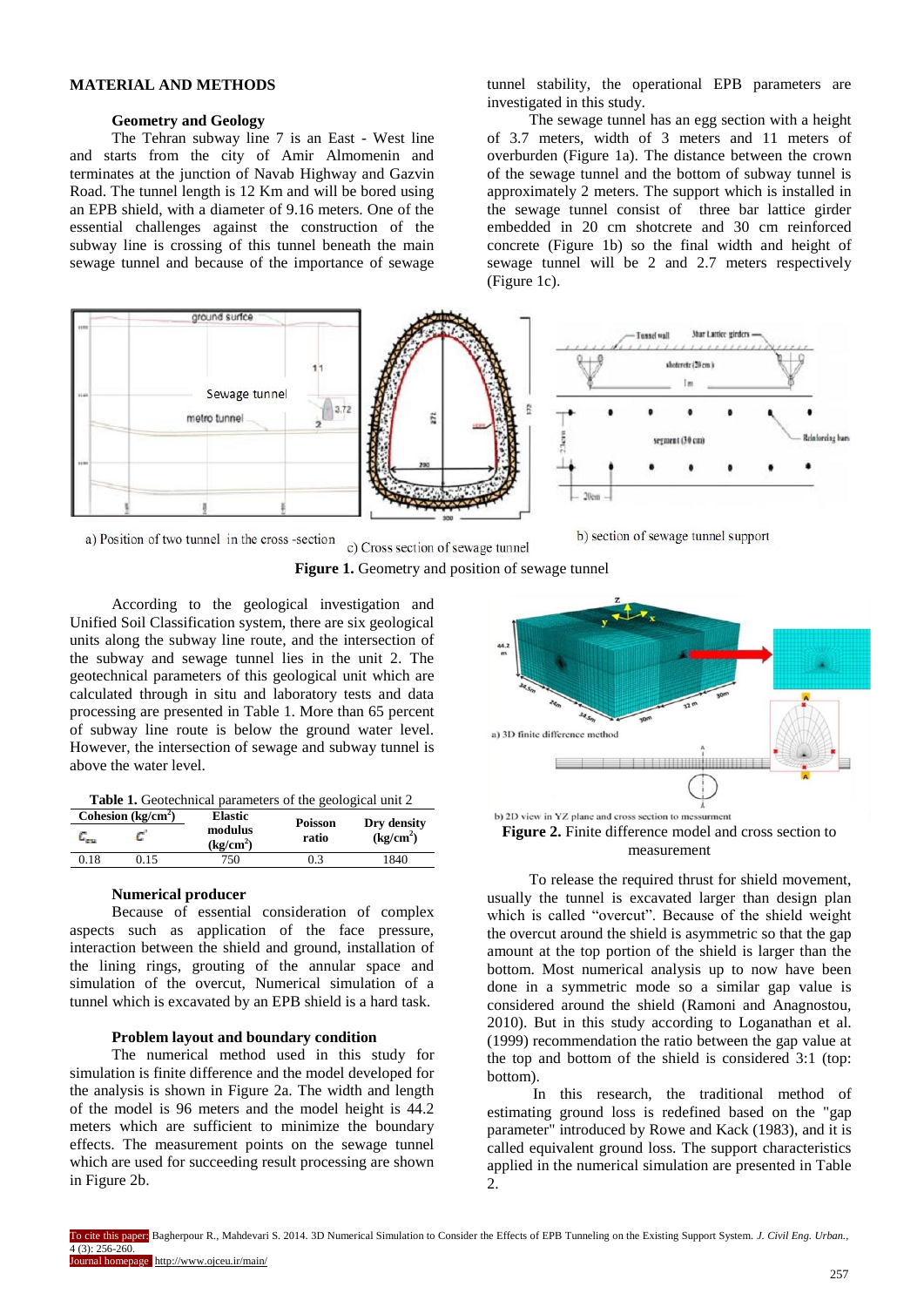**Table 2.** Support characteristics for the sewage and subway tunnel

| <b>Un.St</b>     | <b>Support</b><br>type | (c <sub>m</sub> ) | E<br>(GPa) | P.R  | Unit<br>weight<br>(kN/m <sup>3</sup> ) | <b>UCS</b><br>(Mpa) |
|------------------|------------------------|-------------------|------------|------|----------------------------------------|---------------------|
| Sewage<br>tunnel | Shotcrete              | 20                | 25         | 0.2  | 2300                                   | 27                  |
|                  | Lining                 | 30                | 32         | 0.21 | 2400                                   | 37                  |
| Subway<br>tunnel | Segment                | 35                | 35         | 0.2  | 2500                                   | 40                  |

Un.St: Underground Structure, T: Thickness, P.R: Poisson's Ratio

## **The effects of tunnel boring on the existing support system**

The interaction behaviour between two perpendicularly crossing tunnels have been considered when a new tunnel was driven beneath an existing shallow tunnel. If the bending moment tends to put the side of the lining facing towards the tunnel opening into tension and the side facing the rock mass into compression, it is regarded as positive, otherwise, it is negative. Positive and negative values of axial force refer to tension and compression, respectively. During numerical simulation several locations, as marked in Figure 2b, are monitored to quantify the effects of tunneling on the existing support system.

The gap between the shield skin (overcut) and the ground has significant undesirable effects on the existing lining. Therefore, it is important to prevent the ground displacement into the void space behind the shield skin. Some of new tunneling machines enable to pump the Bentonite or grout behind the shield skin and fill the overcut space. So, in the numerical simulation, two scenarios have been considered. In the first scenario, by considering the variation of pressure applied on the face, the internal support forces for the sewage tunnel have been investigated and for the second scenario, both the variation of grout pressure behind the shield skin and face pressure have been considered to evaluate lining forces. The pressure of Bentonite along the shield skin is considered constant.

#### **The first scenario:**

The variations of circumferential bending moments monitored at the right (leading) side, crown, left (far) side, and the invert of shallow tunnel lining during the driving of subway tunnel for the first scenarios have been depicted in Graph 1. In this graph, as the face of the deep tunnel advances up to near the centre line of sewage tunnel, the negative bending moment in the existing lining gradually increases at the left side. On the other hand, the negative bending moment do not change significantly at the right side. After the subway tunnel face passes the monitoring points, the negative moments significantly decrease to their minimum and have positive values due to the overcutting execution. At the crown of the shallow tunnel, the negative moments in the lining decrease slightly in high face pressure as the face of the deep tunnel advances. After passing the centre line of the sewage tunnel, the negative moments significantly increase until around 5 m behind the tunnel face. At the invert, at first the positive moments increase slightly and then decrease more than other monitoring points while the TBM passes the centreline of sewage tunnel. The permanent change in

the circumferential moment at the left side is more than other monitoring points due to new tunnel construction.

The variation of circumferential axial force has been depicted in Graph 2. The axial force at the left and right side of sewage tunnel raises slightly at first and then decreases considerably and reaches to a positive value for the right side of sewage tunnel. When the tunnel face gets distance from the centreline of sewage tunnel the axial force increases again and reaches to a stable value which is near the initial value when the face pressure is 1 and 1.5 bar for the left and right side respectively. At the crown, significant raising in the negative axial force is observed after driven the subway tunnel. At the invert there is a different pattern. As the tunnel face approaches the monitoring point, the axial force increases and after crossing the sewage tunnel it decreases and reaches to a permanent value lower than the initial value.



Graph 1. Variation of circumference bending moment at the monitoring points when the face pressure varies from 1 to 2.5 bar.



**Graph 2.** Variation of circumference axial force at the monitoring points when the face pressure varies from 1 to 2 bar.

# **The second scenario:**

While the face pressure varies from 1 to 2.5 bar, the grouting pressure effects on the sewage tunnel lining have been considered and the results have been presented in Graph 3 when the face pressure is 2 bar. During the driving of the deep tunnel different trends are observed at the different measuring points. At the left and right side of existing tunnel lining, the moment direction changes rapidly when the tunnel face is near the sewage tunnel and

To cite this paper: Bagherpour R., Mahdevari S. 2014. 3D Numerical Simulation to Consider the Effects of EPB Tunneling on the Existing Support System. *J. Civil Eng. Urban.,*  $4(3) \cdot 256 - 260$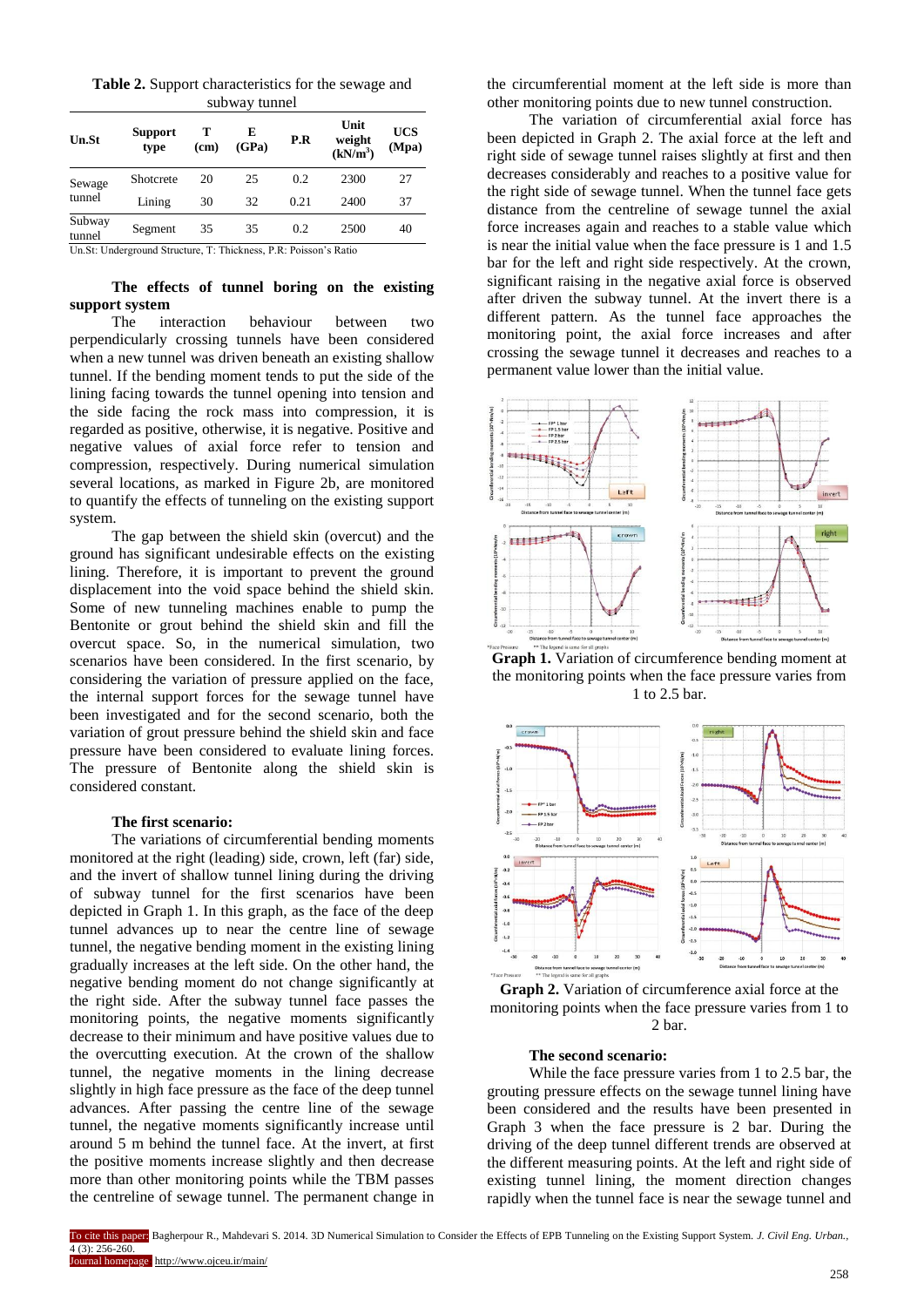after crossing the sewage tunnel the moment decreases dramatically and reach to a negative value. Furthermore, the quantity of moment reduction increases with the grout pressure increment and the difference between initial value of moment in the sewage lining and permanent value after driven the subway tunnel is minimum when the grout pressure is 3 bar. The same pattern is observed for the moment variation at the crown and invert of sewage tunnel. However, the grout pressure changes affect the invert of sewage tunnel more than crown.

In Graph 4, the variation of axial force has been presented. At left and right side of the lining, the permanent axial force increases with increasing of grout pressure and grout pressure variation affects the left side of lining more than right side. At the crown, the axial force increases up to 300 percent when the grout pressure is 2 bar and the quantity of increment decreases with increasing of grout pressure. The permanent axial force at the invert is close to the initial value when the grout pressure is around 3 bar.



**Graph 3.** Variation of circumference bending moment at the monitoring points when the face pressure is 2 bar and the grout pressure varies from 2 to 3.5 bar.

The variation of longitudinal moment and axial force against distance to the sewage tunnel are presented in Graph 5 and 6 respectively. At the left and right side of sewage tunnel, at first the moment direction changes and after crossing the sewage tunnel center the moment direction return to the initial direction and the quantity of permanent moment decreases. The quantity of permanent moment at the crown increases up to 300 - 500 percent depending to the grout pressure. At the invert, the permanent moment direction changes and the quantity of moment variation increases by increasing of grout pressure. As depicted in Graph 6, at the invert, right and left side of sewage tunnel, the longitudinal axial force raises to a positive value and remain stable. However, at the invert the quantity of increment is more than other points. At the crown, the longitudinal axial force at first falls to a negative value which is means compression at the crown and after crossing the sewage tunnel centre the quantity of axial force decreases. Furthermore, the

quantity of permanent negative axial force raises by decreasing of grout pressure.



**Graph 4.** Variation of circumference axial force at the monitoring points when the face pressure is 2 bar and the grout pressure varies from 2 to 3.5 bar.



**Graph 5.** Variation of longitudinal bending moment at the monitoring points when the face pressure is 2 bar and the grout pressure varies from 2 to 3.5 bar.

## **CONCLUSION**

It is generally understood that the interactions between tunnels are complex, especially for the perpendicularly crossing tunnels, which has to be investigated using 3D analysis methods. According to the 3D numerical simulation, the following conclusion can be driven.

The existing support system in the crossing area is affected first at the leading side, then at the invert, after that at the crown, and finally at the far side as the underlying tunnel face advances, however relatively far from the crossing area remains almost unchanged during new tunnelling.

To cite this paper: Bagherpour R., Mahdevari S. 2014. 3D Numerical Simulation to Consider the Effects of EPB Tunneling on the Existing Support System. *J. Civil Eng. Urban.,*  $4(3) \cdot 256 - 260$